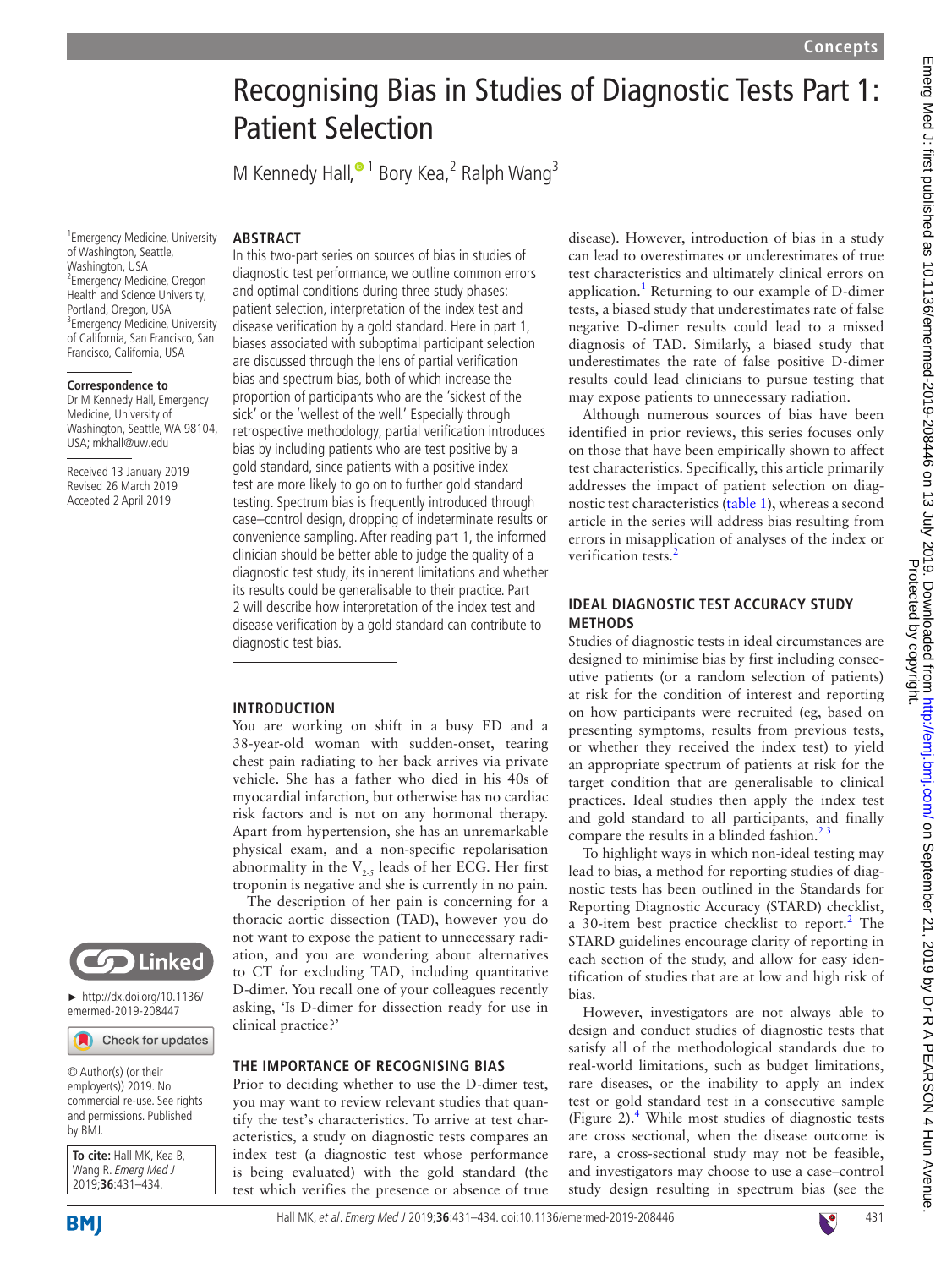<span id="page-1-0"></span>

| Types of biases introduced through diagnostic testing<br>Table 1 |                                                          |                                                     |                                                                                                                                     |                                                                                                                                                                 |  |  |
|------------------------------------------------------------------|----------------------------------------------------------|-----------------------------------------------------|-------------------------------------------------------------------------------------------------------------------------------------|-----------------------------------------------------------------------------------------------------------------------------------------------------------------|--|--|
|                                                                  | Type of bias                                             |                                                     | <b>Recognising bias</b>                                                                                                             | <b>Effect on accuracy</b>                                                                                                                                       |  |  |
|                                                                  | Partial verification workup or<br>referral bias          |                                                     | Only patients tested with gold standard are included;<br>patients with positive index test are more likely to get<br>gold standard. | Falsely increases sensitivity by lowering rate<br>of false negatives                                                                                            |  |  |
| Part 1:<br>Suboptimal<br>patient<br>selection                    | Spectrum bias through case-control<br>design             |                                                     | Inclusion of 'sickest of the sick' or 'wellest of the well'                                                                         | Falsely increases sensitivity and specificity                                                                                                                   |  |  |
|                                                                  | Spectrum bias through dropping<br>indeterminate subjects |                                                     | Ask 'did they describe their method for handling<br>indeterminates?'                                                                | Falsely increases sensitivity if excluded<br>indeterminates have mild disease.<br>Falsely increases specificity if excluded<br>indeterminates are not diseased. |  |  |
|                                                                  | Spectrum bias through convenience<br>sampling            |                                                     | Look for screening modality in methods section.                                                                                     | Falsely elevates sensitivity and specificity<br>when sampling excludes difficult,<br>indeterminate or ambiguous patients.                                       |  |  |
| Part 2: Diagnostic Interpretation<br>and verification<br>test    |                                                          | Indeterminate                                       | When indeterminate results are considered dichotomously as<br>positive or negative.                                                 | It can overestimate or underestimate the accuracy<br>of the test depending on how indeterminates are<br>included.                                               |  |  |
|                                                                  |                                                          | Review                                              | Occurs when the person interpreting the diagnostic test has<br>access to the gold standard test.                                    | Usually falsely increases the sensitivity and<br>specificity of the index test.                                                                                 |  |  |
|                                                                  | Verification                                             | Incorporation                                       | Occurs when the criteria for a gold standard include the<br>results of the diagnostic test                                          | Falsely increases the sensitivity and specificity of<br>the index test.                                                                                         |  |  |
|                                                                  |                                                          | Double gold standard<br>(differential verification) | Occurs when gold standard test is invasive or expensive, and<br>is only performed when index test result is positive.               | Falsely increases the sensitivity and specificity of<br>the index test.                                                                                         |  |  |

Bold text denotes the biases discussed in this manuscript, 'Recognising Bias in Studies of Diagnostic Tests Part 1: Suboptimal Patient Selection' 1. Greyed out text denotes the biases discussed in 'Recognising Bias in Studies of Diagnostic Tests Part 2: Interpreting and Verifying the Index Test'.

Spectrum bias section). Thus, it may be impossible to conduct a particular study in a manner that is completely free of bias.

# **Defining sensitivity, specificity, likelihood ratios and predictive values**

Before discussing how bias influences test characteristics, it is important to define sensitivity, specificity and predictive values. *Sensitivity* (the proportion of true positives among those with the disease) and *specificity* (the proportion of true negatives among those without the disease) are standard measures to report in diagnostic studies. Whereas sensitivity and specificity measure the value of a diagnostic test, it is more clinically useful to know how well a particular test predicts the risk of disease by using *likelihood ratios* that allow for application of sensitivity and specificity to a particular patient scenario ([figure](#page-1-1) 1). A

|                                                       | <b>Gold Standard Result</b><br><b>Positive</b> | <b>Negative</b>                       |                                                              |
|-------------------------------------------------------|------------------------------------------------|---------------------------------------|--------------------------------------------------------------|
| Test Result<br><sub>Jative</sub> Positive<br>Negative | True positive<br>(TP)                          | False positive<br>(FP)                | Positive predictive<br>value (PPV)<br>$TP + FP$              |
|                                                       | False negative<br>(FN)                         | True negative<br>(TN)                 | Negative predictive<br>value (NPV)<br><b>TN</b><br>$FN + TN$ |
|                                                       | Sensitivity<br>$TP + FN$                       | <b>Specificity</b><br>ΤN<br>$FP + TN$ | Accuracy<br>$TP + TN$<br>$TP + FP + FN + TN$                 |

<span id="page-1-1"></span>

positive likelihood ratio can be defined as the probability that a person with the disease tested positive (true positive) divided by the probability that a person without the disease tested positive (false positive), and a negative likelihood ratio is the probability of a person who has the disease testing negative (false negative) divided by the probability of a person who does not have the disease (true negative) testing negative. However, for likelihood ratios to be useful, pretest probabilities need to be known or estimated. If known, the pretest probability can be multiplied by either the positive or negative likelihood ratio to determine the post-test probability of disease. $5-7$ 

Notably, sensitivity and specificity are not dependent on the prevalence of disease within most studies. However, these measures are susceptible to bias arising from suboptimal patient selection, as described in this article. In contrast to sensitivity, specificity and likelihood ratios, positive predictive value (PPV) and negative predictive value (NPV) are dependent on the population prevalence or pretest probability.<sup>6</sup> Therefore, when applying tests from a published study to clinical practice,



**Figure 2** Recognising biases of studies of diagnostic tests. The different stages of a study of diagnostic test are prone to certain types of biases.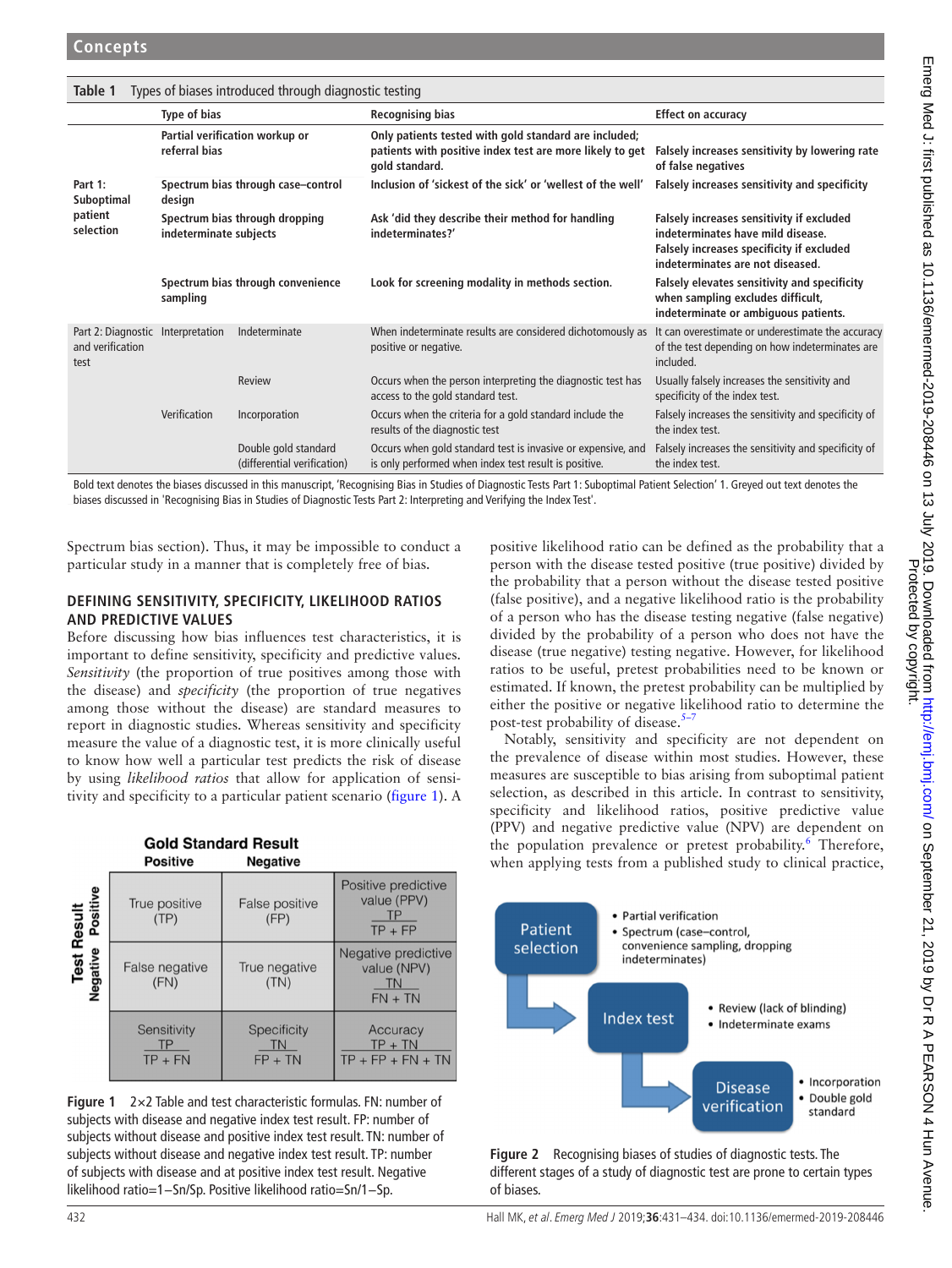<span id="page-2-0"></span>

|            | Table $2 \times 2$ Table with changing predictive values dependent on |
|------------|-----------------------------------------------------------------------|
| prevalence |                                                                       |

|                                                                           | Disease+ | Disease- |  |  |
|---------------------------------------------------------------------------|----------|----------|--|--|
| Higher prevalence (5%) with 99% sensitive and 95% specific rapid HIV test |          |          |  |  |
| $Test+$                                                                   | 495      | 475      |  |  |
| $Test-$                                                                   | 5        | 9025     |  |  |
| PPV: 51%                                                                  |          |          |  |  |
| Lower prevalence (1%) with 99% sensitive and 95% specific rapid HIV test  |          |          |  |  |
| $Test+$                                                                   | 99       | 495      |  |  |
| $Test-$                                                                   | 1        | 9405     |  |  |
| PPV: 16.7%                                                                |          |          |  |  |

PPV, positive predictive value.

differences between study populations should be considered. PPV represents the proportion of diseased participants with a positive test result. NPV represents the proportion of non-diseased among participants with a negative test result ([figure](#page-1-1) 1,  $2\times2$  table).

An example of the dependence of PPV on prevalence is rapid HIV testing. The US Preventive Services Task Force has recommended that routine HIV screening take place in sites with an HIV prevalence greater than 0.1%, and to avoid screening in lower prevalence settings, as rapid testing is associated with a lower PPV.<sup>[8](#page-3-5)</sup> For example, if at a theoretical county hospital, the pretest probability (prevalence) of HIV disease is higher than at a quaternary referral hospital in the same city, then the PPV would be higher at the county hospital. In that case, HIV testing would be more useful in the county hospital because a positive test would be more likely to mean that a patient has true HIV+ disease. See [table](#page-2-0) 2 as an example of changing PPVs based on prevalence.

## **Mechanism for introducing bias: suboptimal PATIENT SELECTION**

In this article we describe how partial verification bias and spectrum bias result in a non-representative study population, thus hindering generalisability of the index test characteristics to new populations.

## **Partial verification bias**

Partial verification bias (also called workup bias or referral bias) can be introduced when investigators select participants based on whether or not they have positive or negative gold stan-dard test.<sup>[1](#page-3-0)</sup> This type of bias is surprisingly common because of the counterintuitive nature of partial verification—there is an erroneous assumption by investigators that enrolling patients with definitive verification of disease will clarify the condition being studied and the test of interest. This becomes problematic because patients are more likely to receive a gold standard test in real life if the index test is positive, thus artificially increasing true positives, and increasing sensitivity (see [figure](#page-1-1) 1).<sup>1</sup>

For example, let us say that an investigator wants to study the test characteristics of a rapid triage test (facial droop) for detecting stroke among patients presenting with word finding difficulties. In ideal circumstances, studies of diagnostic accuracy should apply index testing and gold standard testing independently. Here, facial droop is the index test, and the gold standard is an MRI. Partial verification bias is introduced if the investigators start with all patients in the last year with MRI-confirmed cerebrovascular accidents (CVA) and describe the test characteristics of facial droop at predicting CVAs among

patients with word finding difficulties, since a higher proportion of patients with unilateral facial droop are more likely to get a diffusion-weighted MRI (the gold standard verification test) of their brain than patients without unilateral facial droop. If some of these facial droop negative patients had strokes, but are not included in the study, then the resulting partial verification bias leads to fewer false negatives, increasing the sensitivity of facial droop as a screening test (see [figure](#page-1-1) 1).

Partial verification bias could be avoided in this group of patients by either performing MRI on random sample of people with suspected stroke who test negative for the facial droop test, or by defining a group of patients as suspected stroke, and performing the gold standard MRI on all patients who receive the index facial droop test, regardless of the presence or absence of facial droop. Since MRI is expensive and at times difficult to obtain, this example highlights real-world limitations often imposed on studies of new diagnostic tests.

# **Spectrum bias**

In clinical practice, patients may present with symptoms that range from minimal to typical or severe and suggestive of a diagnosis. For example, a patient with signs of a unilateral swollen right leg, a palpable cord and recent history of a knee replacement clearly evokes the diagnosis of deep vein thrombosis. A more subtle presentation, however, might be calf pain with minimal swelling and tenderness. Clinicians see a broad continuum of disease and health in their practice, and investigators should strive to include participants who mirror this spectrum of disease in studies of diagnostic tests. *Spectrum bias* occurs if the spectrum of disease deviates significantly from clinical practice or excludes ambiguous results and may occur via (1) a case–control design, (2) exclusion of indeterminate patients, or (3) convenience sampling. $<sup>1</sup>$ </sup>

# Spectrum bias due to case–control design

In a case–control study, the group known to have the outcome (cases) and the group known to be free of the outcome (controls) are assembled, and an index test is applied. This is a more efficient design compared with a cross-sectional study, in which all of those who are at risk for the outcome are enrolled consecutively. In rare diseases, cross-sectional studies may be infeasible.

However, by selecting a case–control design, an investigator may introduce bias by failing to include a diverse group of patients that represent the full spectrum of disease. Consider this hypothetical study in which researchers wish to ascertain whether right lower quadrant tenderness to percussion is useful in the diagnosis of appendicitis in children. The investigators decide to conduct a retrospective case–control study at a paediatric ED to determine the sensitivity and specificity of tenderness to percussion as the index test. They select their cases from electronic health record operative reports: the cases are those children with appendicitis on pathology. For controls, they select age and gender-matched children who present to the paediatric ED with abdominal pain who are discharged without a diagnosis of appendicitis. They find that the sensitivity and specificity of tenderness to percussion are 90% and 98%, respectively.

Case–control design may result in the largest magnitude of any biases that will be discussed. $4$  By including the 'sickest of the sick,' they will falsely elevate sensitivity.<sup>159</sup> Conversely, by including the 'fittest of the fit,' specificity estimates will be elevated by over-representing healthy true negatives.<sup>159</sup> In this example, the investigators could have done a better job matching the controls to the participants who were admitted and had a